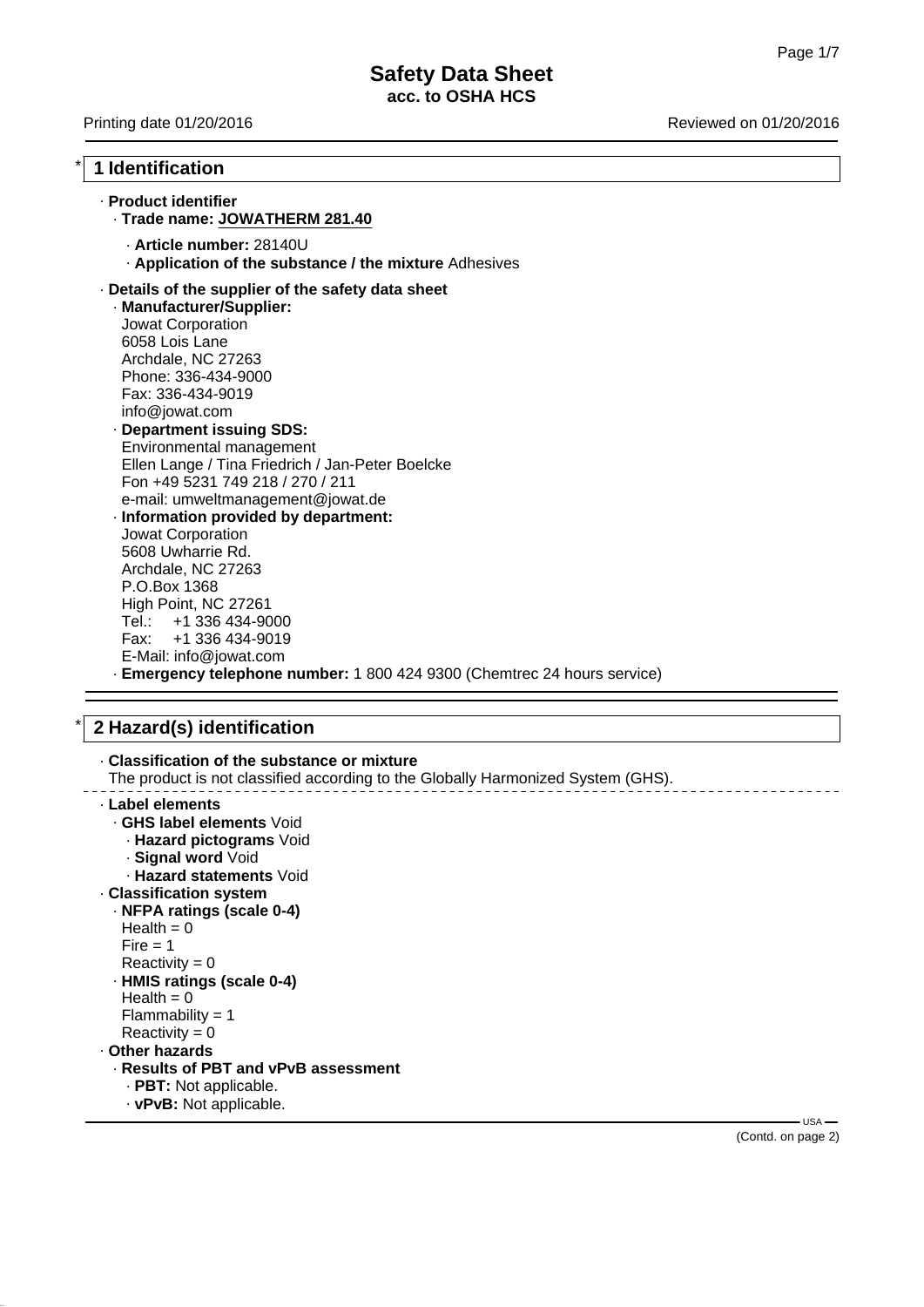Printing date 01/20/2016 **Reviewed on 01/20/2016** 

## **Trade name: JOWATHERM 281.40**

(Contd. of page 1)

## \* **3 Composition/information on ingredients**

## · **Chemical characterization: Mixtures**

# · **Description:**

Hot melt adhesive

Vinyl resin

## · **Dangerous components:**

CAS: 471-34-1 RTECS: EV 9580000

calcium carbonate 15 - <20%

# **4 First-aid measures**

#### · **Description of first aid measures**

- · **General information** No special measures required.
- · **After skin contact**

Immediately wash with water and soap and rinse thoroughly.

After contact with the molten product, cool rapidly with cold water.

Do not peel solidified product from the skin.

Generally the product does not irritate the skin.

Seek medical treatment.

· **After eye contact** Rinse opened eye for several minutes under running water.

- · **After swallowing** If symptoms persist consult physician.
- · **Information for physician**
	- · **Most important symptoms and effects, both acute and delayed** No further relevant information available.
	- · **Indication of any immediate medical attention and special treatment needed** No further relevant information available.

# **5 Fire-fighting measures**

## · **Extinguishing media**

## · **Suitable extinguishing agents**

CO2, extinguishing powder or water spray. Fight larger fires with water spray or alcohol-resistant foam. · **Special hazards arising from the substance or mixture**

In case of fire, the following can be released:

Under certain fire conditions, traces of other toxic gases cannot be excluded.

Carbon monoxide (CO)

## · **Advice for firefighters**

· **Protective equipment:** Do not inhale explosion gases or combustion gases.

## **6 Accidental release measures**

- · **Personal precautions, protective equipment and emergency procedures** Particular danger of slipping on leaked/spilled product.
- · **Environmental precautions:** Do not allow product to reach sewer system or open water. Prevent from spreading (e.g. by damming-in or oil barriers).
- · **Methods and material for containment and cleaning up:** Absorb with liquid-binding material (sand, diatomite, acid binders, general-purpose binders, sawdust). Allow to solidify. Pick up mechanically.
- **Reference to other sections** See Section 7 for information on safe handling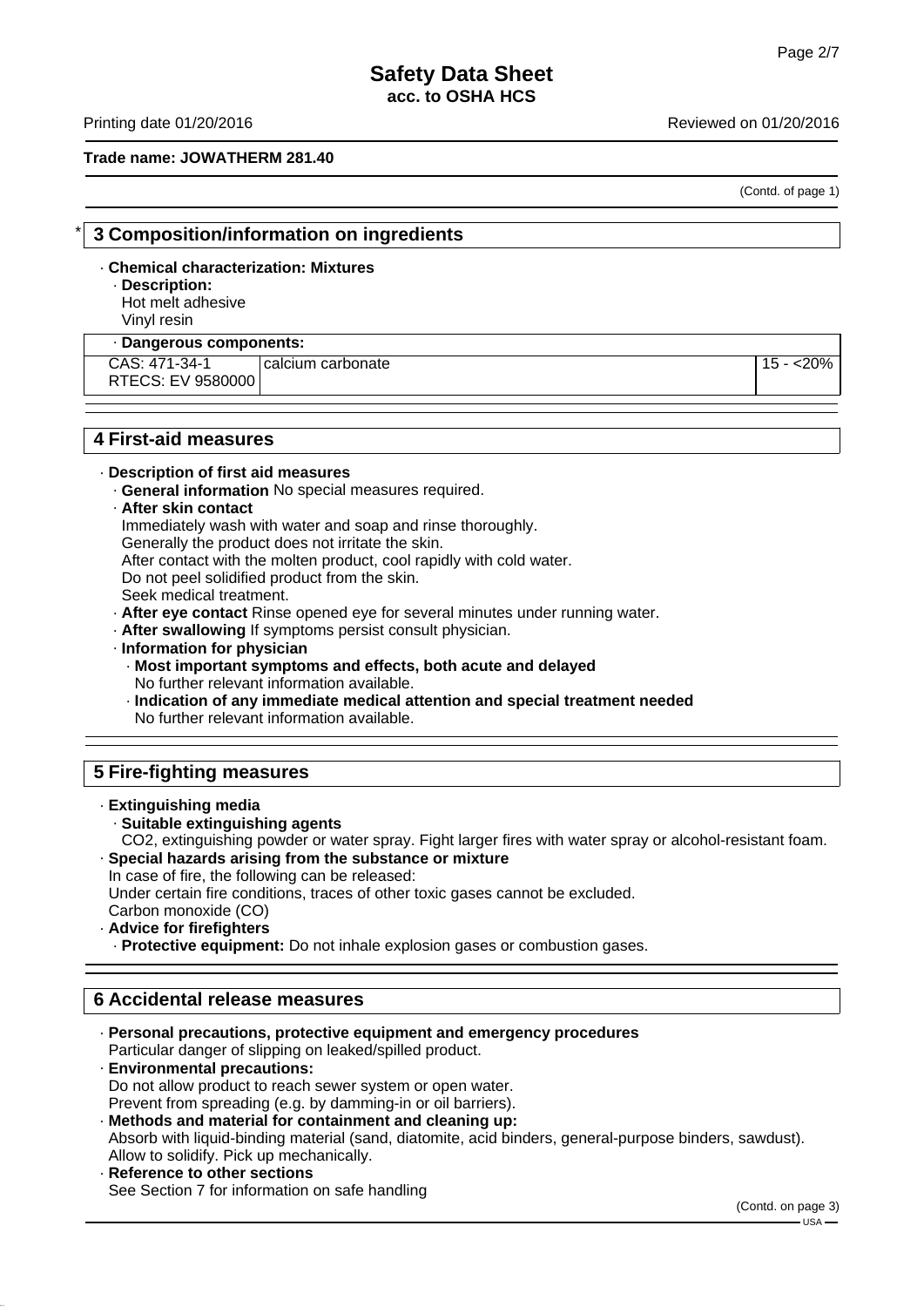# **Safety Data Sheet acc. to OSHA HCS**

## **Trade name: JOWATHERM 281.40**

(Contd. of page 2)

See Section 8 for information on personal protection equipment. See Section 13 for disposal information.

# **7 Handling and storage**

#### · **Handling**

### · **Precautions for safe handling**

Store in cool, dry place in tightly closed containers.

Ensure that suitable extractors/ventilation systems are available on processing machines and in the workplace. In the context of the risk assessment, it is necessary to evaluate whether and to what extent protective measures are required. If necessary, a workplace measurement has to be carried out. · **Information about protection against explosions and fires:** No special measures required.

· **Conditions for safe storage, including any incompatibilities**

#### · **Storage**

- · **Requirements to be met by storage facilities and containers:** No special requirements.
- · **Information concerning mixed product storage facilities:** Not required.
- · **Further information on storage conditions:** None.
- · **Storage class** 10

· **Specific end use(s)** No further relevant information available.

## \* **8 Exposure controls/personal protection**

#### · **Control parameters**

· **Components with limit values that require monitoring in the workplace:**

## **471-34-1 calcium carbonate**

PEL Long-term value: 15<sup>\*</sup> 5<sup>\*\*</sup> mg/m<sup>3</sup>

\*total dust \*\*respirable fraction

- REL Long-term value: 10<sup>\*</sup> 5<sup>\*\*</sup> mg/m<sup>3</sup>
	- \*total dust \*\*respirable fraction

TLV TLV withdrawn

#### · **Additional information:**

The lists that were valid at the date of compilation of this SDS were used as basis.

#### · **Exposure controls**

#### · **Personal protective equipment**

#### · **General protection and hygiene precautions**

The standard precautionary measures for handling chemicals should be observed. Wash hands before breaks and at the end of work.

- Avoid skin contact with the liquefied material.
- · **Breathing equipment:** Not necessary if room is well-ventilated.

## · **Protection of hands:** Heat-resistant gloves

#### · **Material of gloves**

Leather gloves

- Strong gloves
- · **Penetration time of glove material** No special requirements.
- · **The following materials are unsuitable for gloves:**
- Leather gloves
- Strong gloves
- · **Eye protection:** Goggles recommended during refilling an spraying.

(Contd. on page 4)

 $-11S_A$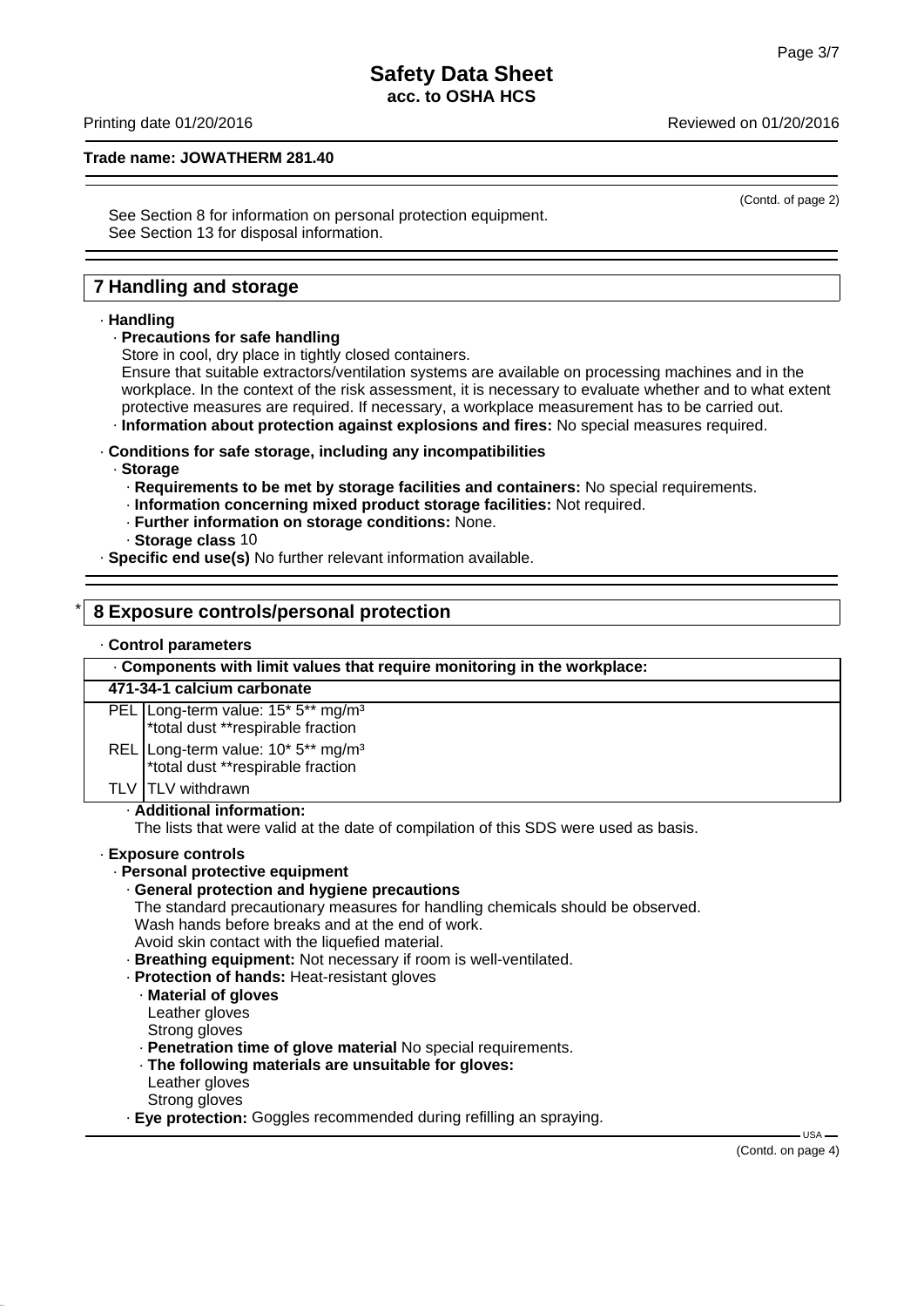# **Trade name: JOWATHERM 281.40**

Printing date 01/20/2016 **Reviewed on 01/20/2016** 

(Contd. of page 3)

| 9 Physical and chemical properties                                                      |                                               |  |
|-----------------------------------------------------------------------------------------|-----------------------------------------------|--|
| Information on basic physical and chemical properties<br>· General Information          |                                               |  |
| · Appearance:<br>· Form:                                                                | Fluid                                         |  |
| · Color:                                                                                | According to product specification            |  |
| · Odor:                                                                                 | Characteristic                                |  |
| · Odor threshold:                                                                       | Not determined.                               |  |
| · pH-value:                                                                             | Not determined.                               |  |
| Change in condition<br>· Melting point/Melting range:<br>· Boiling point/Boiling range: | undetermined<br>$> 200 °C$ ( $> 392 °F$ )     |  |
| · Flash point:                                                                          | 201 °C (394 °F)                               |  |
| · Flammability (solid, gaseous)                                                         | Not applicable.                               |  |
| · Ignition temperature:                                                                 | $>$ 450 °C ( $>$ 842 °F)                      |  |
| - Decomposition temperature:                                                            | Not determined.                               |  |
| · Self-igniting:                                                                        | Product is not selfigniting.                  |  |
| Danger of explosion:                                                                    | Product does not present an explosion hazard. |  |
| · Explosion limits:                                                                     |                                               |  |
| · Lower:                                                                                | Not determined.                               |  |
| · Upper:                                                                                | Not determined.                               |  |
| · Vapor pressure:                                                                       | Not determined.                               |  |
| · Density:                                                                              | Not determined                                |  |
| · Relative density<br>· Vapor density                                                   | Not determined.<br>Not determined.            |  |
| · Evaporation rate                                                                      | Not determined.                               |  |
| · Solubility in / Miscibility with                                                      |                                               |  |
| · Water:                                                                                | Not miscible or difficult to mix              |  |
| · Partition coefficient (n-octanol/water): Not determined.                              |                                               |  |
| · Viscosity:                                                                            |                                               |  |
| · dynamic:                                                                              | Not determined.                               |  |
| kinematic:                                                                              | Not determined.                               |  |
| · Solvent content:                                                                      |                                               |  |
| Organic solvents:                                                                       | 0.0%                                          |  |
| · Solid content:                                                                        | 99.8%                                         |  |
| Other information<br>· VOC - Volatile Organic Compounds                                 | No further relevant information available.    |  |
| - European Union                                                                        | 0.08%                                         |  |
| · Switzerland                                                                           | 0.00%                                         |  |
| · U.S.A (less water and less exempts)                                                   | 0.8 g/l / 0.01 lb/gl                          |  |

# \* **10 Stability and reactivity**

· **Reactivity** No further relevant information available.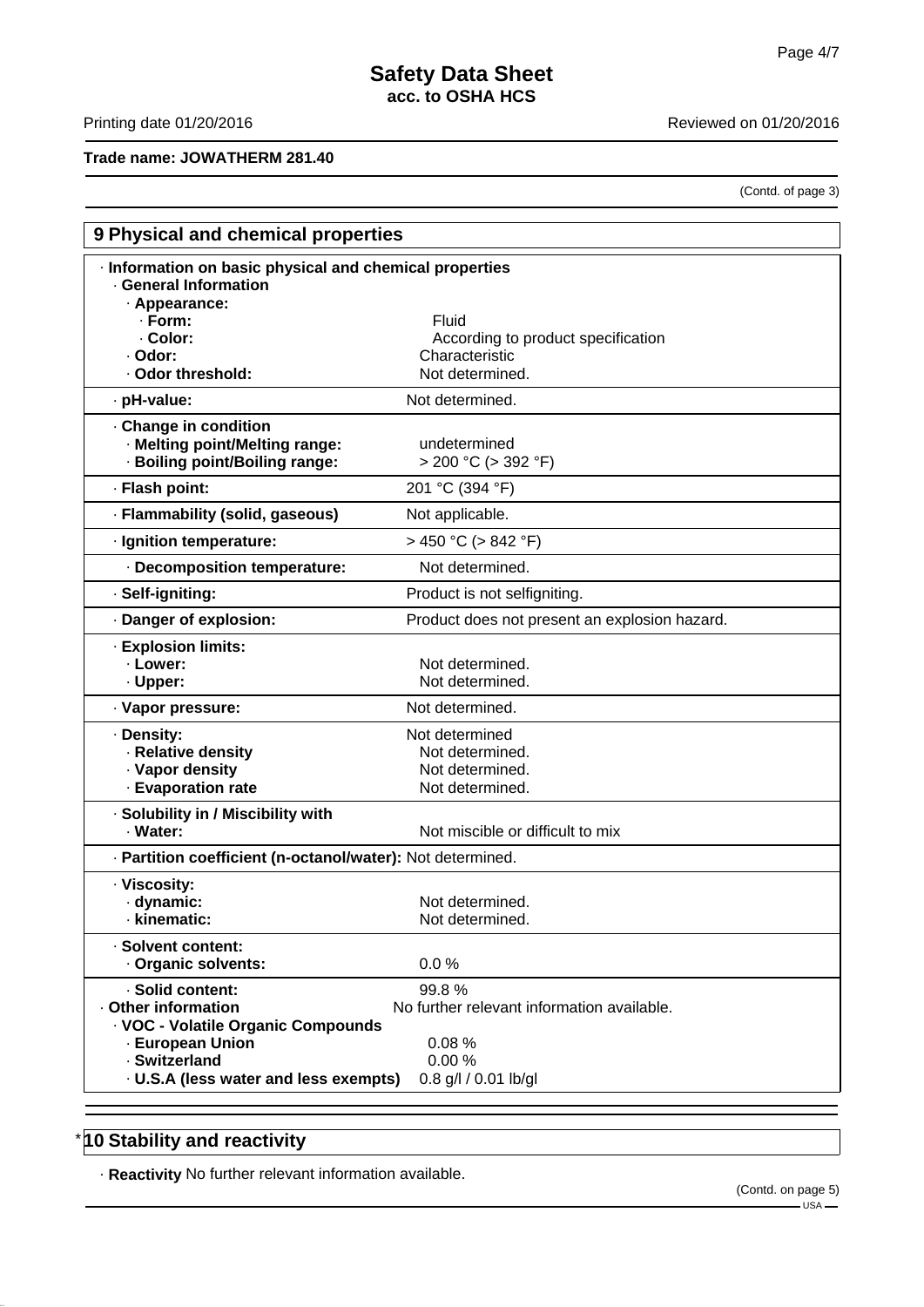Printing date 01/20/2016 Reviewed on 01/20/2016

## **Trade name: JOWATHERM 281.40**

(Contd. of page 4)

- · **Chemical stability** · **Thermal decomposition / conditions to be avoided:** No decomposition if used according to specifications. To avoid thermal decomposition do not overheat.
- · **Possibility of hazardous reactions** Toxic fumes may be released if heated above the decomposition point No dangerous reactions known
- · **Conditions to avoid** No further relevant information available.
- · **Incompatible materials:** No further relevant information available.
- · **Hazardous decomposition products:** Flammable gases/vapors
- Carbon monoxide and carbon dioxide Danger of toxic pyrolysis products Ethanoic acid

# **11 Toxicological information**

· **Information on toxicological effects**

- · **Acute toxicity:**
	- · **LD/LC50 values that are relevant for classification:** not applicable
	- · **Primary irritant effect:**
		- · **on the skin:** No irritant effect.
		- · **on the eye:** No irritating effect.

· **Sensitization:** No sensitizing effects known.

· **Additional toxicological information:**

The product is not subject to classification according to the calculation method of the General EU Classification Guidelines for Preparations (Directive 1999/45/EC of the European Parliament and of the Council) as issued in the latest version:

When used and handled according to specifications, the product does not have any harmful effects according to our experience and the information provided to us.

## · **Carcinogenic categories**

· **IARC (International Agency for Research on Cancer)**

WOLLASTONITE POWDER COATED WITH 1% OF AMINO ALKYL SILANE  $\vert$ 3

## · **NTP (National Toxicology Program)**

None of the ingredients is listed.

## · **OSHA-Ca (Occupational Safety & Health Administration)**

None of the ingredients is listed.

# **12 Ecological information**

· **Toxicity**

· **Aquatic toxicity:** No further relevant information available.

- · **Persistence and degradability** No further relevant information available.
- · **Behavior in environmental systems:**
- · **Bioaccumulative potential** No further relevant information available.
- · **Mobility in soil** No further relevant information available.
- · **Additional ecological information:**
- · **General remarks:**

Water hazard class 1 (German Regulation) (Self-assessment): slightly hazardous for water. Prevent undiluted product or product in large amounts to reach ground water, open waters or sewer systems.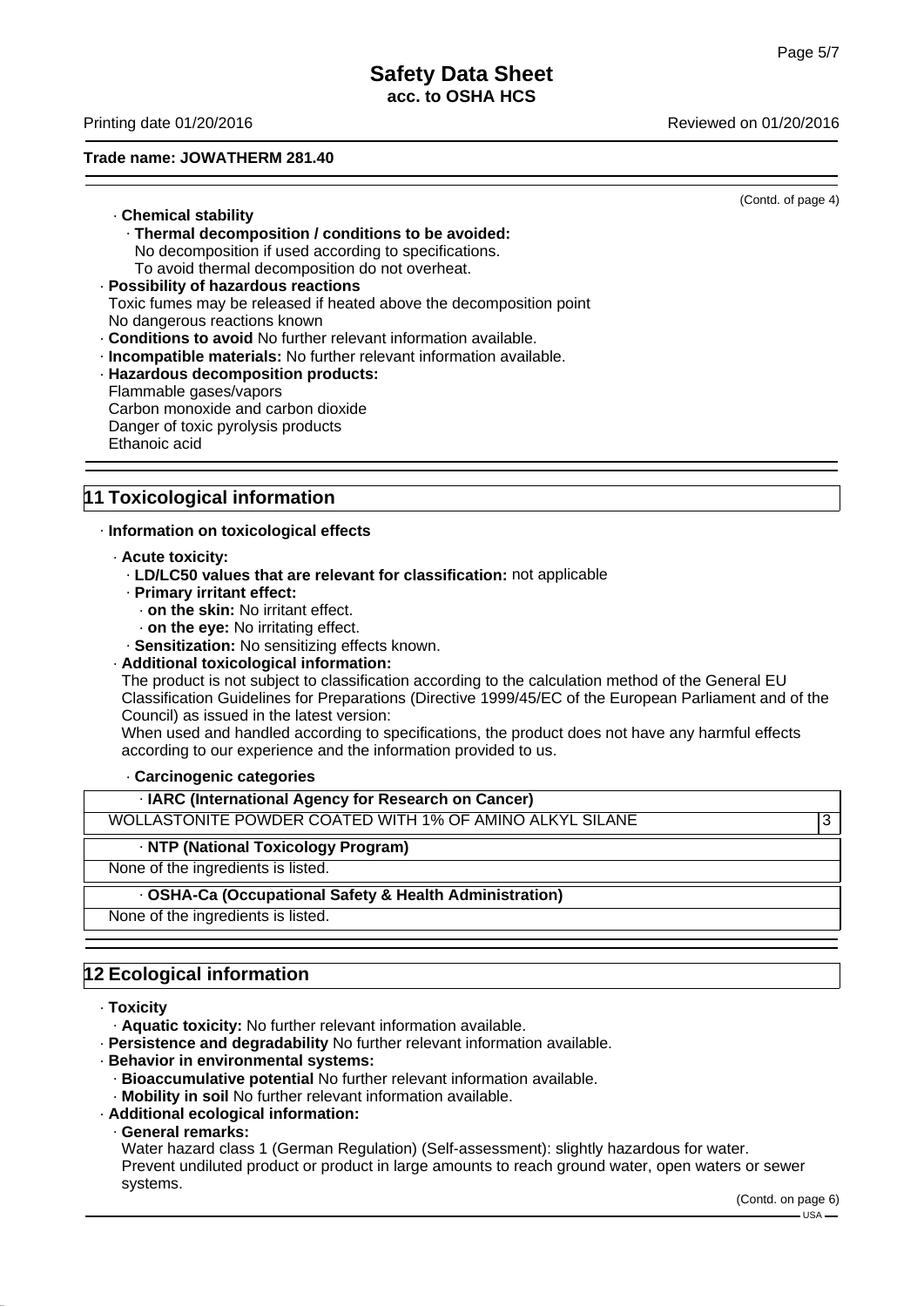Printing date 01/20/2016 **Reviewed on 01/20/2016** Reviewed on 01/20/2016

## **Trade name: JOWATHERM 281.40**

(Contd. of page 5)

# · **Results of PBT and vPvB assessment**

· **PBT:** Not applicable.

· **vPvB:** Not applicable.

· **Other adverse effects** No further relevant information available.

# **13 Disposal considerations**

#### · **Waste treatment methods**

· **Recommendation**

Must not be disposed of together with household garbage. Do not allow product to reach sewer system.

#### · **Uncleaned containers/packaging materials:**

## · **Recommendation:**

Dispose of packaging according to regulations on the disposal of packagings. Empty contaminated packaging thoroughly. They can be recycled after thorough and proper cleaning. Packagings that cannot be cleansed are to be disposed of in the same manner as the product.

# \* **14 Transport information**

| · UN-Number<br>· DOT, ADR, ADN, IMDG, IATA<br>Void<br>. UN proper shipping name<br>· DOT, ADR, ADN, IMDG, IATA<br>Void<br>· Transport hazard class(es)<br>· DOT, ADR, ADN, IMDG, IATA<br>· Class<br>Void<br>· Packing group<br>· DOT, ADR, IMDG, IATA<br>Void<br>· Environmental hazards:<br>Not applicable.<br>· Special precautions for user<br>Not applicable.<br>. Transport in bulk according to Annex II of<br><b>MARPOL73/78 and the IBC Code</b><br>Not applicable.<br>· UN "Model Regulation":<br>Void |  |  |  |
|-----------------------------------------------------------------------------------------------------------------------------------------------------------------------------------------------------------------------------------------------------------------------------------------------------------------------------------------------------------------------------------------------------------------------------------------------------------------------------------------------------------------|--|--|--|
|                                                                                                                                                                                                                                                                                                                                                                                                                                                                                                                 |  |  |  |
|                                                                                                                                                                                                                                                                                                                                                                                                                                                                                                                 |  |  |  |
|                                                                                                                                                                                                                                                                                                                                                                                                                                                                                                                 |  |  |  |
|                                                                                                                                                                                                                                                                                                                                                                                                                                                                                                                 |  |  |  |
|                                                                                                                                                                                                                                                                                                                                                                                                                                                                                                                 |  |  |  |
|                                                                                                                                                                                                                                                                                                                                                                                                                                                                                                                 |  |  |  |
|                                                                                                                                                                                                                                                                                                                                                                                                                                                                                                                 |  |  |  |
|                                                                                                                                                                                                                                                                                                                                                                                                                                                                                                                 |  |  |  |
|                                                                                                                                                                                                                                                                                                                                                                                                                                                                                                                 |  |  |  |

# **15 Regulatory information**

· **Safety, health and environmental regulations/legislation specific for the substance or mixture**

· **SARA Section 355 (extremely hazardous substances)** None of the ingredients is listed. · **SARA Section 313 (specific toxic chemical listings)** None of the ingredients is listed. · **TSCA (Toxic Substances Control Act) (Substances not listed)** All ingredients are listed. · **Proposition 65** · **Prop 65 - Chemicals known to cause cancer**

None of the ingredients is listed.

(Contd. on page 7)  $HSSA$